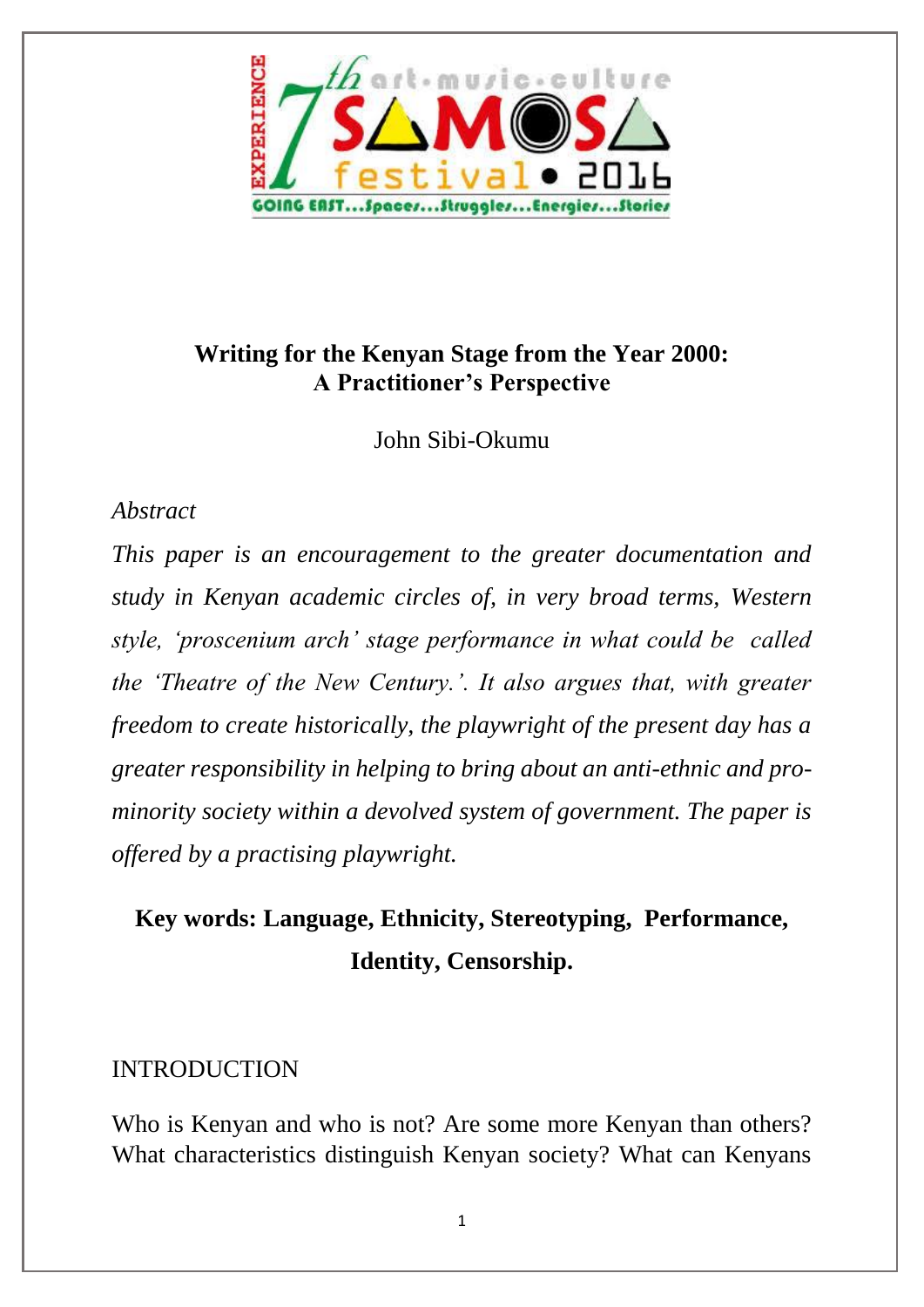

do to make it a better one? What appreciation do Kenyans have of their history? These are the questions, all to do with the notions of Identity, Belonging and Citizenship, in the Kenyan context, which have largely informed me as a playwright

# THE PLAYS

So far, I have written five, original, as opposed to devised, plays which have all had something to do with what I would broadly describe as 'the Kenyan condition since independence.'

The first, *Role Play, a journey into the Kenyan psyche* (2004) was conceived, as its name suggests, so as to have actors playing against racial type, the better to conjure up a panoramic view of the interactions between 'Blacks,' *(Wafrika* in Kiswahili*)*,'Whites,' *(Wazungu)* and 'South Asians,'*(Wahindi).*

Thereafter, the satirical comedy *Minister, karibu!* (2007) employed mistaken identity to expose how the 'Big Man Syndrome' has helped to foster a 'top-down' culture of corruption. Peripheral themes were a patronising,'Western' view of Kenya as part of some homogenous entity called 'Africa' and also religious hypocrisy.

The play *Dinner at Her Excellency's* (2010) was written for radio and it explores the expectations of a sampling of ethnic and racial stakeholders from Kenya's 2010 constitution.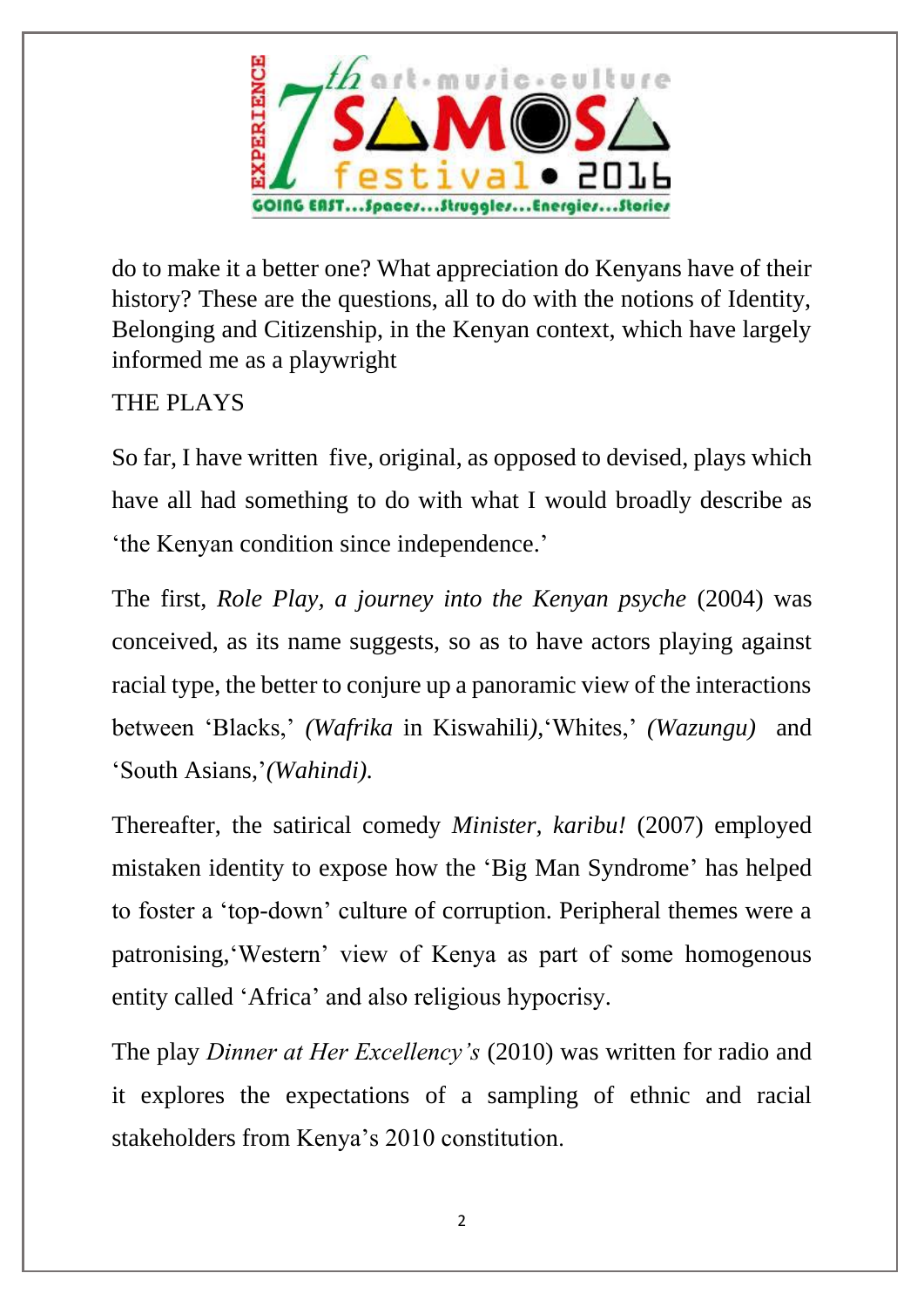

*Meetings* (2013), my third play written expressly for the stage, was an artistic plea for reconciliation, cautioning against a repetition in 2013, specifically, of the ethnic violence that had followed the general elections of 2007. In *Meetings*, a political activist who had gone into exile after the failed coup in 1982, returns to Kenya towards the end of 2012 together with a young son from an inter-ethnic union, which he entered into during his 30 year stay in the United States. He is obliged to reunite with several ghosts from his past, including the college-mate informer who had first exposed him to scrutiny by the state, and he must come to terms with the imperatives of the moment.

*Elements* (2013), a monologue, originally written in French, features a female protagonist with Kenyan antecedents, her Indian grandfather having come to Kenya as an indentured labourer to help build a railway inland, from Mombasa. She is a celebrated writer who muses on her creative process and the influences upon it of her own life experience, which was blighted by the trauma of incest in her childhood.

Finally, *Kaggia* (2014), inspired by the life of the leftist-leaning, Kenyan politician Bildad Kaggia, invites the audience to query the consequences of the political choices which Kenya has made after independence and whether more could be done to lessen the huge divide between the Haves and Have Nots.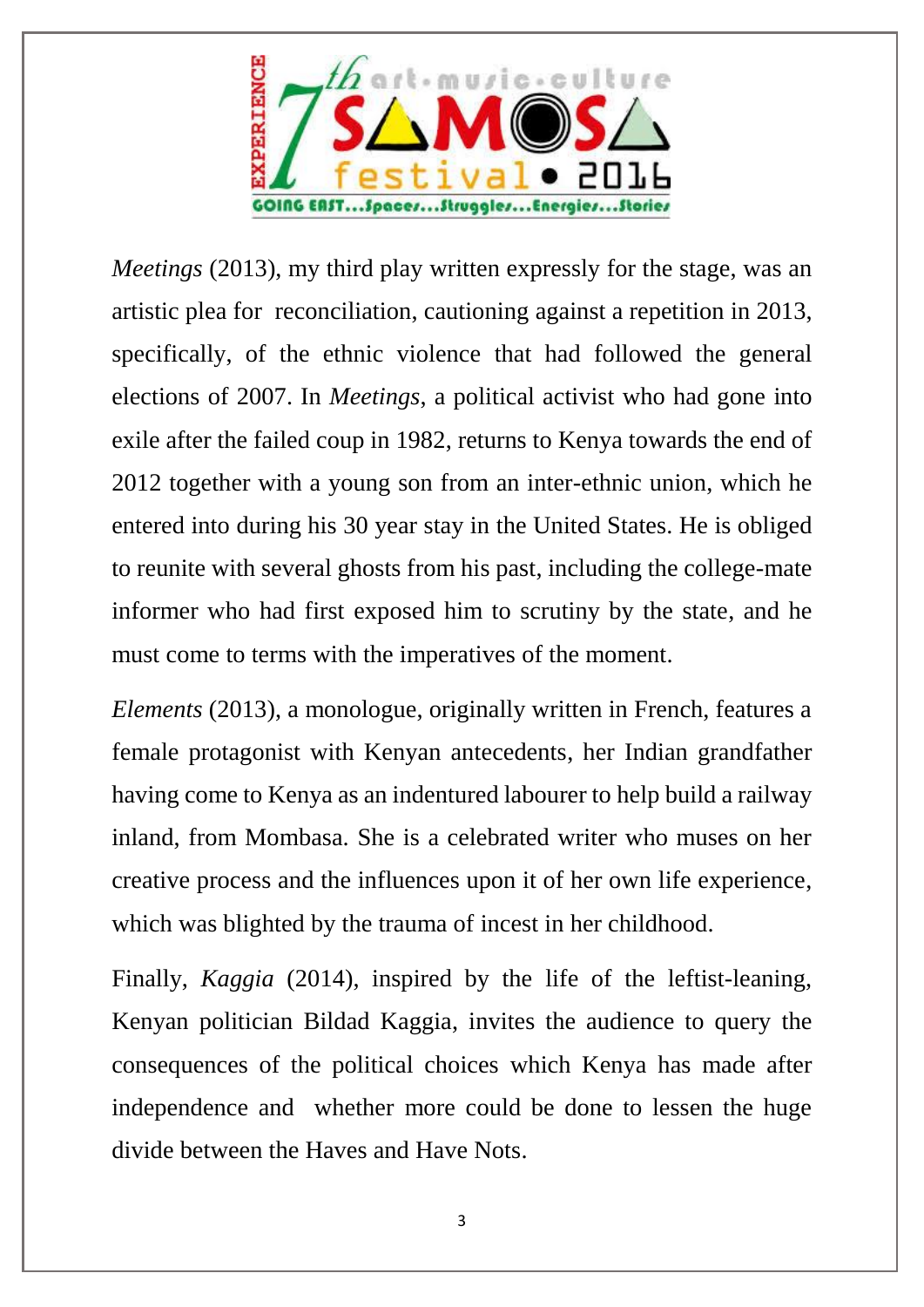

# BACKGROUND AND INSPIRATION

Playwriting was the inevitable progression for me after I had taken on more than 40 roles on stage, since my teenage years. The roles and, indeed, the years in which they were performed, represent milestones in the history of post-independence, western style, proscenium arch theatre performance in Kenya. And where I was not involved as performer, I was a historical witness.

I knew, for example, that James Ngugi, before he became Ngugi wa Thiong'o, had written *The Black Hermit*, the first play in the English language by a Kenyan whilst he was a student at Makerere College in Uganda, in 1963. I did not see but I did register the production of Ngugi's 'politically incorrect' *Ngaahika Ndenda (I Will Marry When I Want)* in 1977. The production of *Ngaahika Ndenda* was to be part of a series of events which eventually led to Ngugi's exile.

I made my acting debut at the National Theatre in 1973, playing 'Romeo' opposite an English 'Juliet.' This was evidence of a persistent attachment to British theatre. In 1975, I was the First Son, playing opposite the late Francis Imbuga, in the inaugural production of *Muntu* , by the Ghanaian Joe de Graft, a play which was later to be degraded,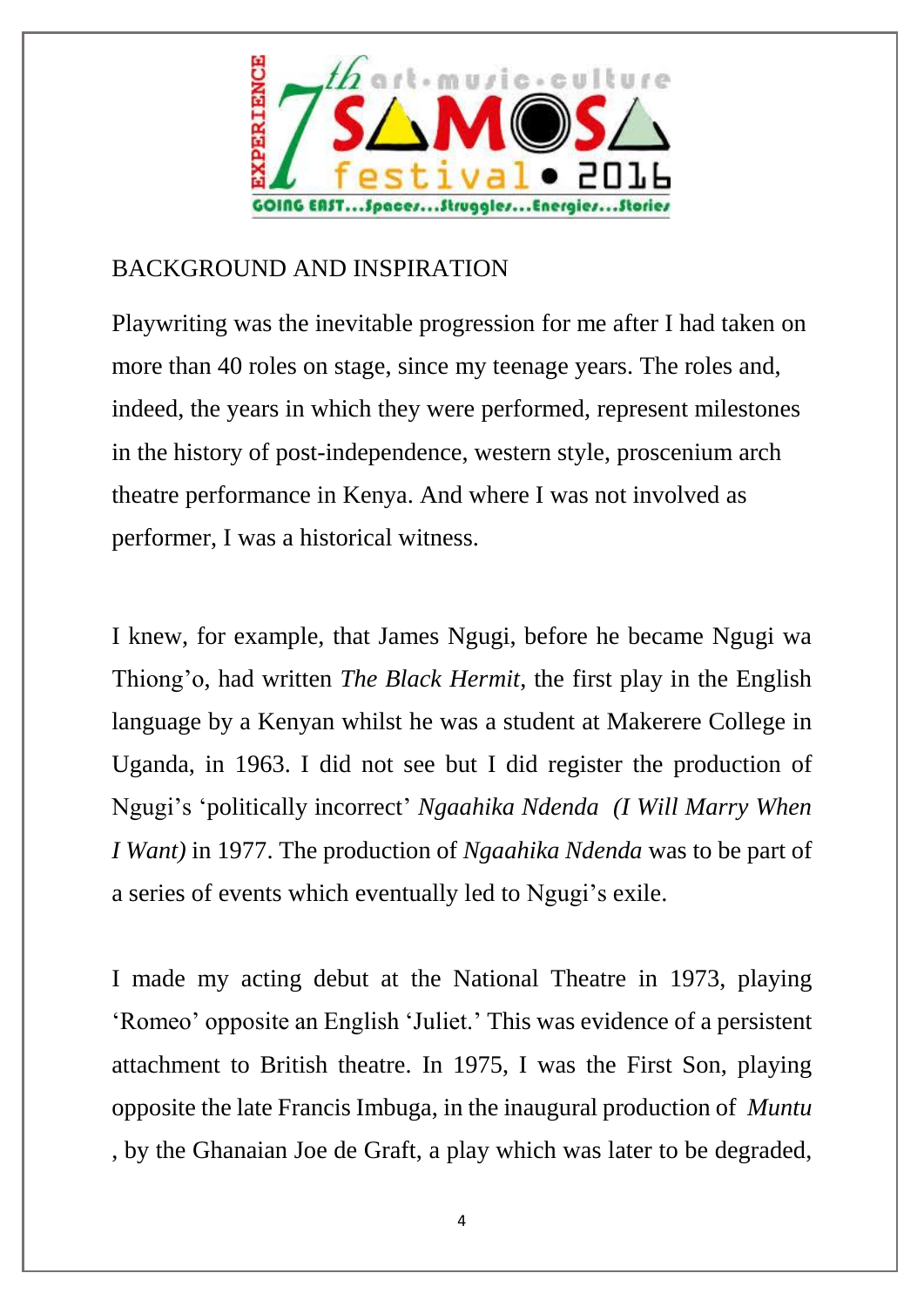

ignominiously, from school text to banned publication. Imbuga was, of course, to write, among several others, the epoch-making play *Betrayal in the City*.

In those days our playwrights set their plays in "a fictitious African country' for fear of being more specific. And we actors, in our attempts at social commentary, had to take part in plays which took place "Somewhere Else," in the hope that comparison would be at best, veiled. Examples, from my own experience include Chilean writer Ariel Dorfman's *Death and the Maiden*, about state torture in a Latin American country and Mtwa/ Ngema/Simon's *Woza, Albert!,* which posits Jesus Christ's second coming to a racially segregated South Africa.

In the not so distant past, the censor held powerful sway in Kenya and, as already suggested, there were dire consequences for those who dared to displease the powers that were. Those who survived those years were challenged to find ways of, in the formulation of Ugandan playwright John Ruganda: "telling the truth laughingly." The climate of apprehension and fear was to last until 1997, when certain prohibitive clauses of the Film and Stage Plays Act were repealed, allowing for a welcome expansion of artistic licence.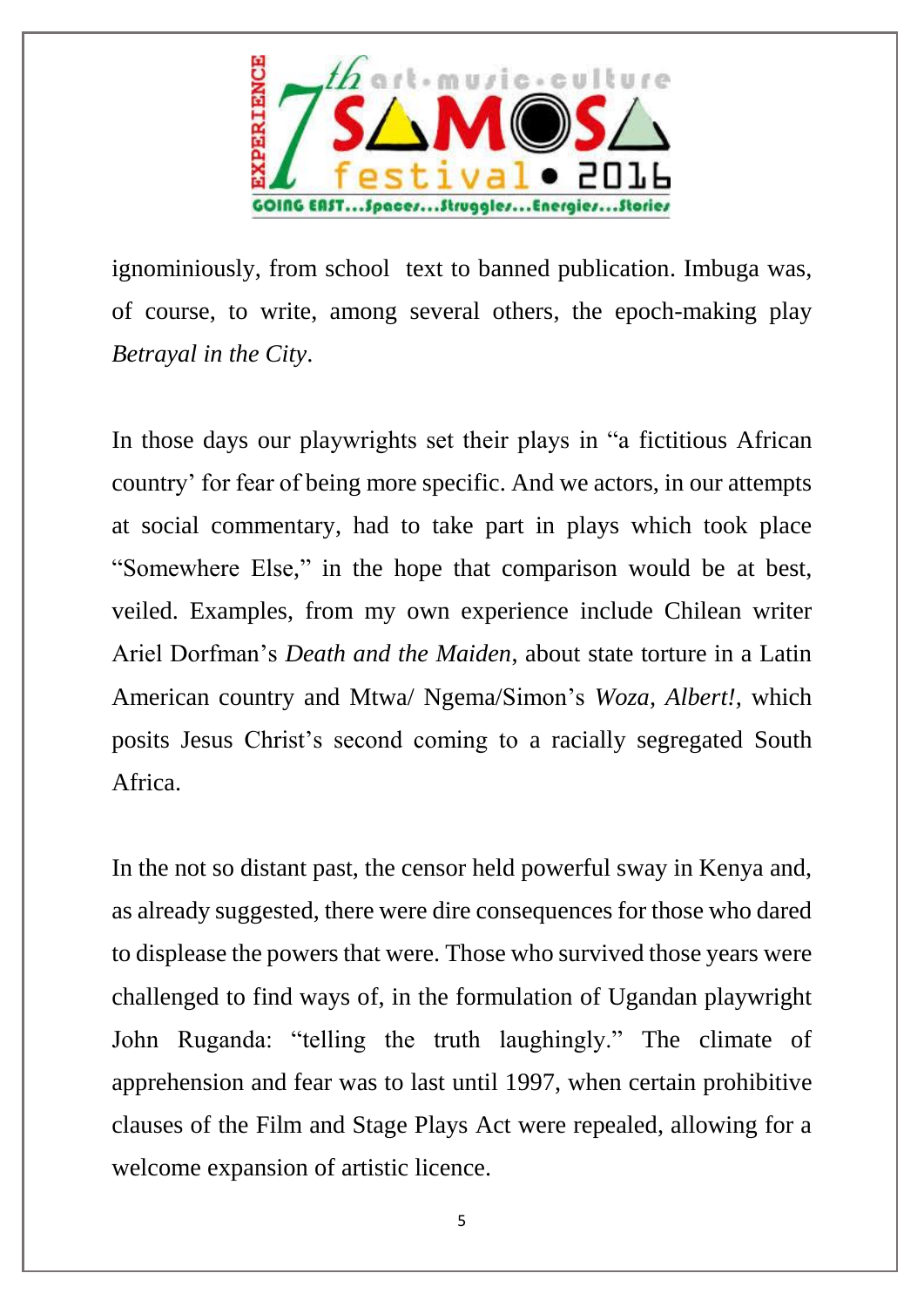

## MILESTONES AND TAKING THE PROCESS FORWARD

Therefore, when I wrote *Role Play*, first produced in 2004, the giants upon whose shoulders I now walked, had made it possible for me to abandon self-censorship and to set my action squarely in Kenya; to query in the course of it, who had killed Pio Gama Pinto? Tom Mboya? JM Kariuki? Robert Ouko? To evoke the rape of many South Asian women during the attempted coup of 1982. To point to the existence of unflatteringly called *wazungu* 'Kenya cowboys' and 'Kenya cowgirls' and, in so doing, to remind audiences that the definition of Kenyan should not always and only be preceded by 'black' as an adjective of colour.

I have evoked four periods in this personal timeline: 1) a period predominated by theatre from the European and especially British tradition; 2) the theatre of the Kenyatta presidency, noteworthy for a flowering of nationalistic plays, largely centred on the theme of tradition versus modernity; 3) the theatre of the Moi presidency, marked, particularly in its latter stages by an acute muzzling of the creative voice and 4) the theatre of the period from the Kibaki presidency to date, with a general resurgence of relatively uncensored artistic activity.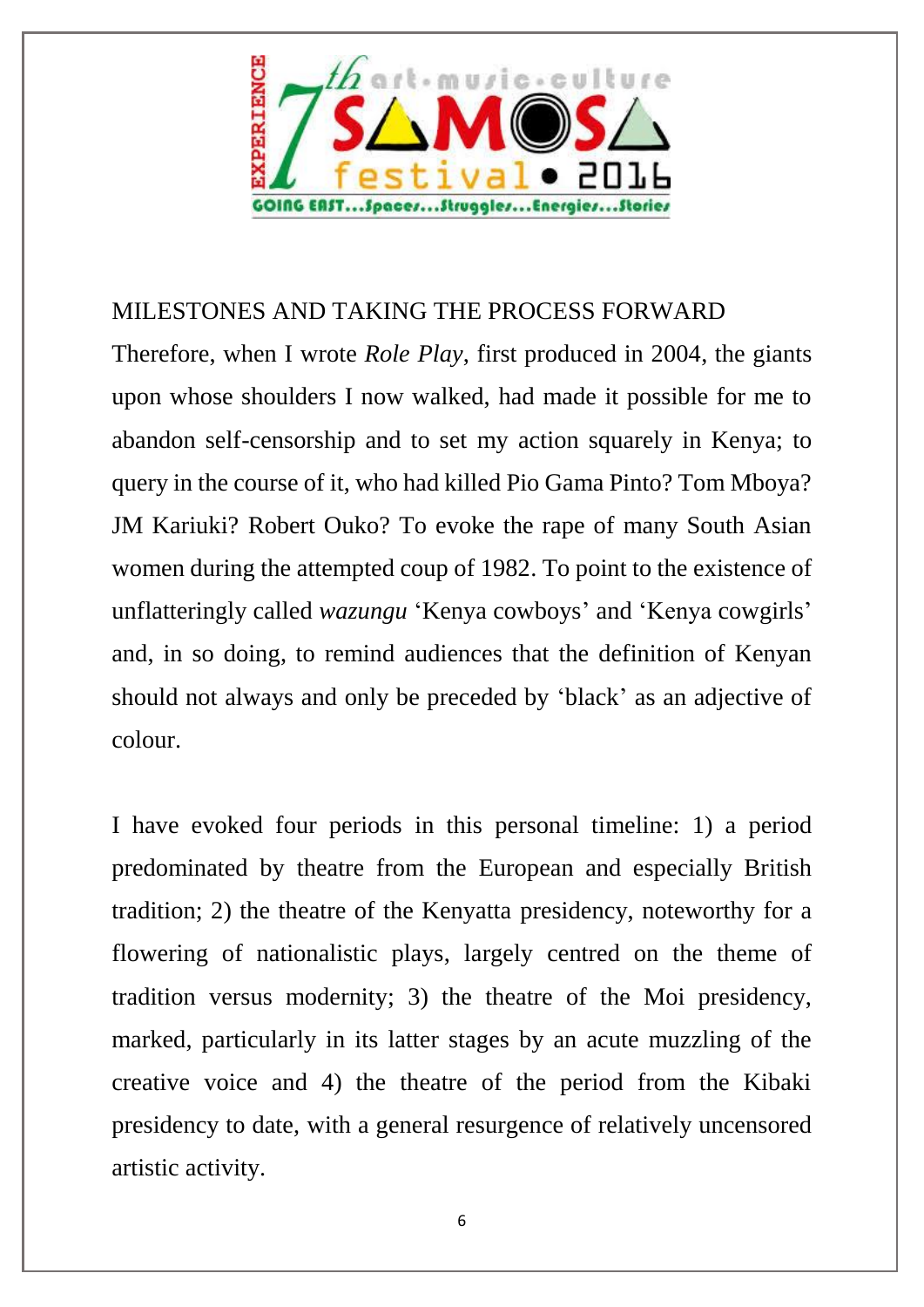

It would stand to reason, consequently, that speaking on behalf of other playwrights, I should be saluting the advent of a creative nirvana. Sadly, not so, on several counts.

# CHALLENGES TO THE PRACTITIONER

Most disturbingly, the dark clouds of state censorship seem to be looming over Kenya once again. The language debate has not gone away, either. I find that the recent switch to talking of 'communities' and 'nations' within Kenya represents a great leap backward, because, to my mind, it is as inimical to national cohesion as was talking of 'tribes' in the past. In order that devolution might not become a code word for division, I would argue strongly against plays being written in ethnic languages for ethnic audiences. The use of Kiswahili and English as our self-declared national and official languages, supported strategically over, say, 25 years, would, in my opinion, reap manifest gains for our definition of being Kenyan, as it would make for a form of linguistic unity within cultural and religious diversity.

As a playwright, I have found that simply giving my characters names that pointed to their ethnicity has led to stereotypical and often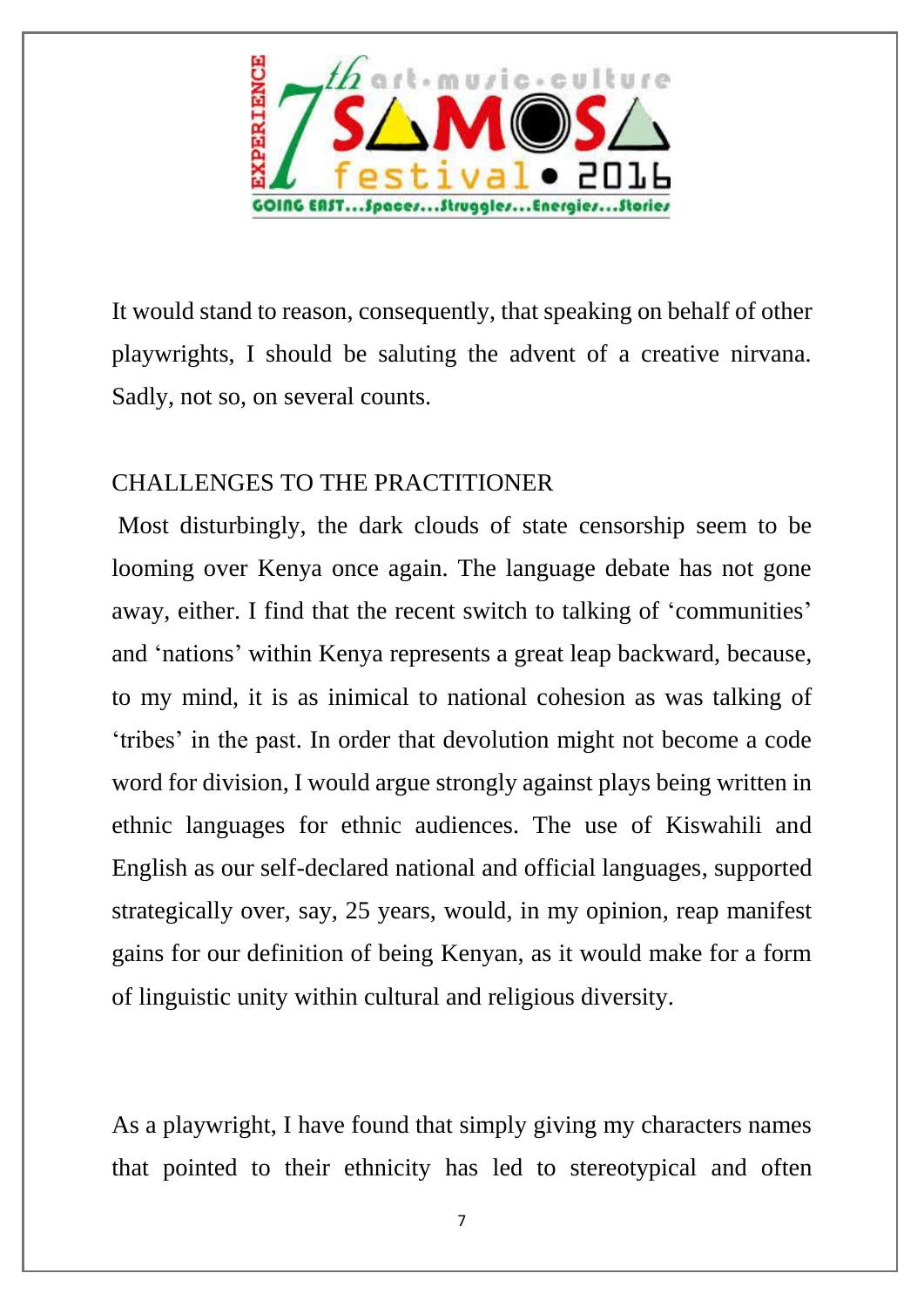

nefarious assumptions. This is a problem which, I must confess, I am yet to solve to my satisfaction. For example, if my thieving protagonist has a name which sets him out as an El Molo, am I saying to my audience that all El Molos are thieves?

Still on the subject of language, it is also worth noting that great literature displays a mastery of any given language and it is unlikely that national governments will be able to fund the mastery of 40 plus major languages throughout the country, not to mention the mastery of many, distinct dialects. To my mind, it should *not* be part of the national agenda to invest in the preservation of all the languages spoken in Kenya, a project which, understandably, has a strong appeal to those who come from majority groupings. I do believe that our mother tongues *will* survive, simply by continuing to be spoken and written by those many who will continue to rely on them for self-expression, by force of circumstance.

#### CHALLENGES FOR ACADEMIA

My final 'red lights,' as it were, are more direct provocations to the academics among us. It may be true that publishers are loathe to publish plays and poetry because they find little material profit in doing so.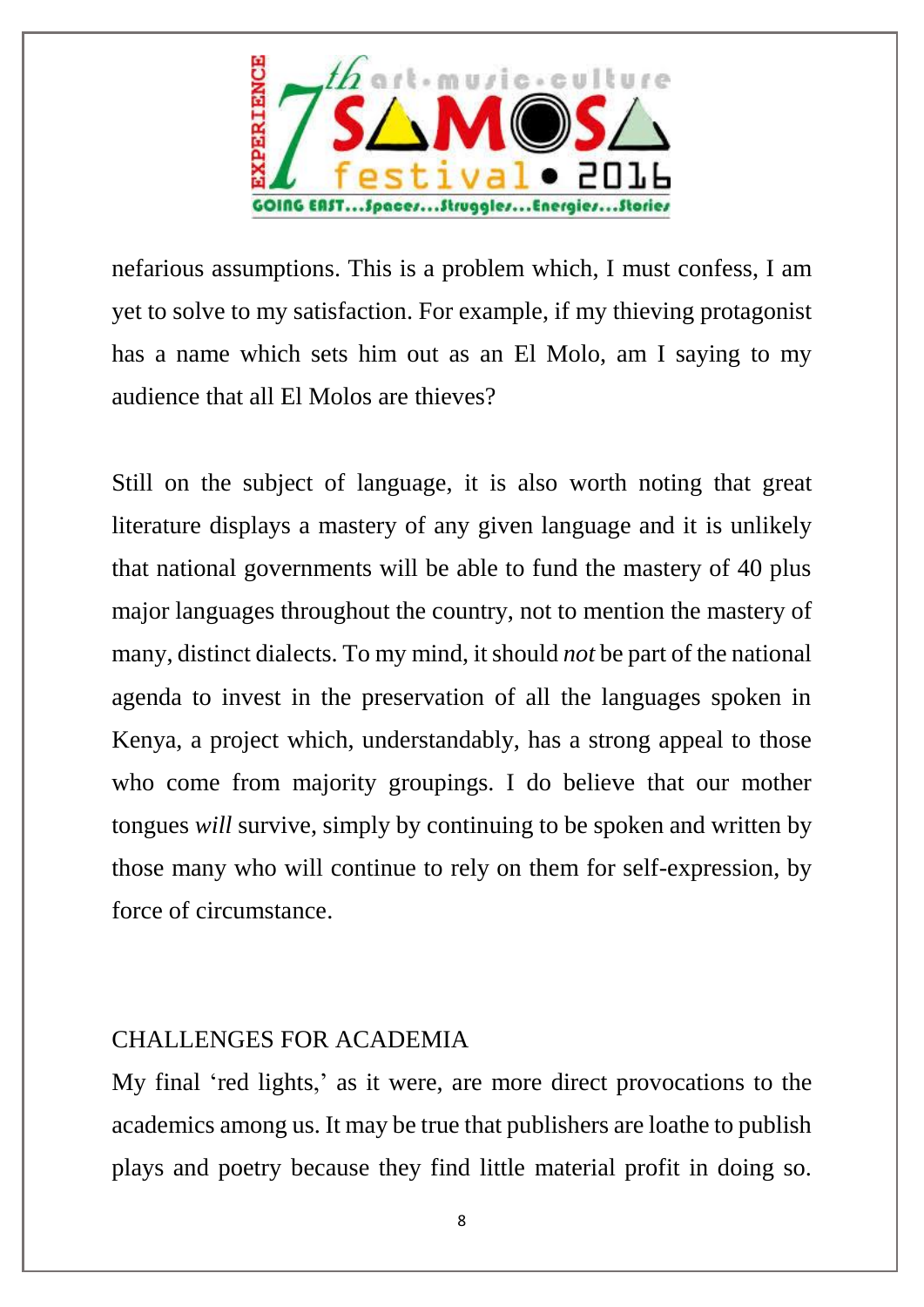

Only my first play has been published. But would our universities not consider printing esoteric genres, such as plays and poetry, in limited editions from their own presses? The theatre space has moved forward creatively in different ways but it seems that our intellectuals are keen to sustain the familiar and, perhaps, comforting 'Kenya is a literary desert' debate interminably. I would wager that the social and political concerns of the youth in our lecture halls today are far removed from the concerns which I had as an undergraduate in the early 1970s, when all of them were not yet born. This is a reality which, I would contend, is not sufficiently reflected in our current literary scholarship.

To put it summarily on such a summary occasion and with a nod to William Shakespeare, 400 years after his death: why hold a mirror up to society if there is no desire to look into it?

### **CONCLUSION**

In conclusion, I would urge our academics to engage more wholeheartedly in taking stock of, analysing and nurturing the creative output for the stage which is now coming from a country which, young as it is in absolute terms, is now more than 50 years old.

Thank you, Chairperson, for having given me the opportunity to speak. **Note:**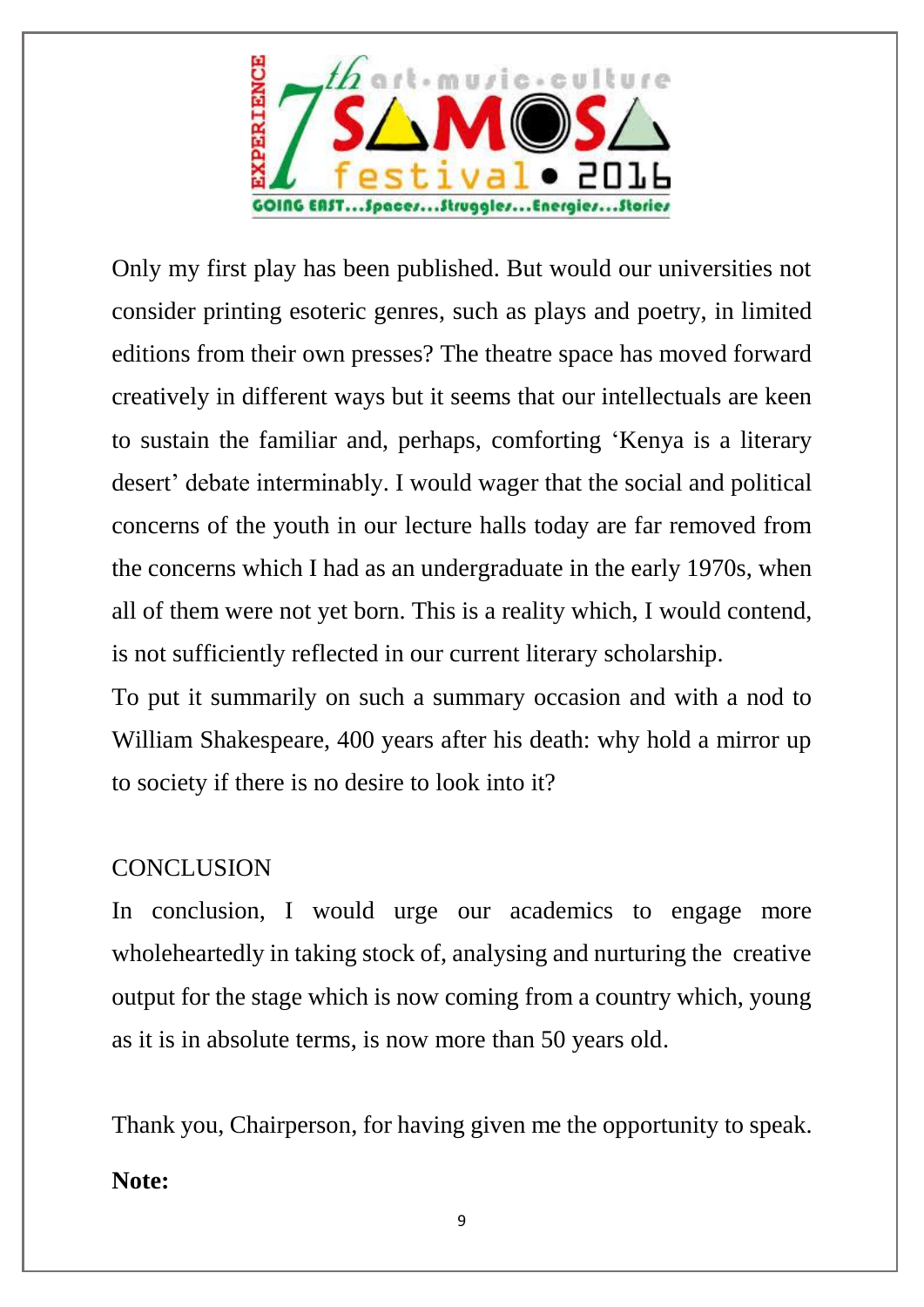

John Sibi-Okumu, has played close to 40 lead roles on stage and appeared in local and international films, including *The Constant Gardener*, *Shake Hands with the Devil*, *The First Grader* and *The Rugged Priest.* He has written and devised nine plays to date, and directed amongst other productions the record-breaking *Mo Faya!* by Kenyan musician Eric Wainaina. He has also been a notable broadcaster, a children's author and, as a print journalist, he has been a regular columnist for a number of publications, among them AWAAZ.

Works Cited

ROLE PLAY. A Journey Into the Kenyan Psyche (2004). By Self. MvuleAfrica Publishers. ISBN 9966-769-42-0 /2.

MINISTER, *KARIBU!* (2007). By Self. Unpublished.

DINNER AT HER EXCELLENCY'S (2010). By Self. Unpublished.

MEETINGS (2013). By Self. Unpublished./5. ELEMENTS (2013). By Self.Unpublished.

KAGGIA (2014).By Self. Unpublished.

BETRAYAL IN THE CITY by Francis Imbuga (1976). East African Educational Publishers. ISBN 978-9966-46-360-7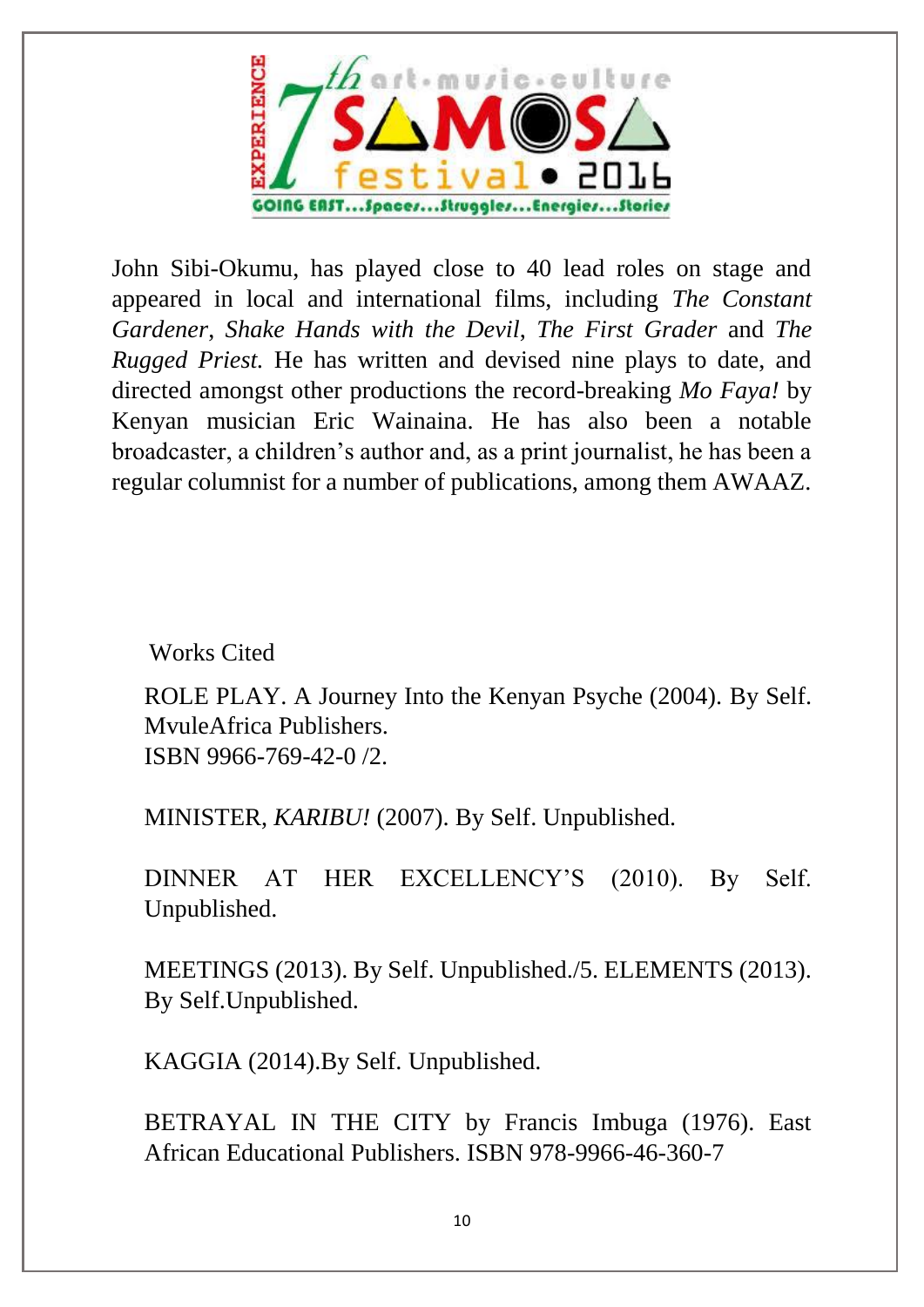

MUNTU, a play by Joe de Graft. (1977). Heinemann Educational Books (E.A.) Ltd.

THE BLACK HERMIT by Ngugi wa Thiong'o (1968). Heinemann- ISBN 978-0435900519

I WILL MARRY WHEN I WANT by Ngugi was Thiong'o and Ngugi wa Mirii (1982). East African Educational Publishers Ltd. ISBN 9966-46-157-4

DEATH AND THE MAIDEN (1996) by Ariel Dorfman. Nick Hern Books. ISBN 978-1854593900.

WOZA, ALBERT! (2009) by P. Mtwa, M.Ngema & B. Simon. Methuen Modern Classics. ISBN 9780413530004.

DAILY NATION (Kenya). 7<sup>th</sup> November, 2005. Betty Caplan on ROLE PLAY.

THE SUNDAY STANDARD (Kenya). 6<sup>th</sup> November, 2005. Literary Discourse. 'Literature must anchor itself in the past to have a future.'

THE STANDARD (Kenya). 3rd November, 2014. George Orido on KAGGIA.

THE STAR (Kenya). Khainga Okwemba on KAGGIA.